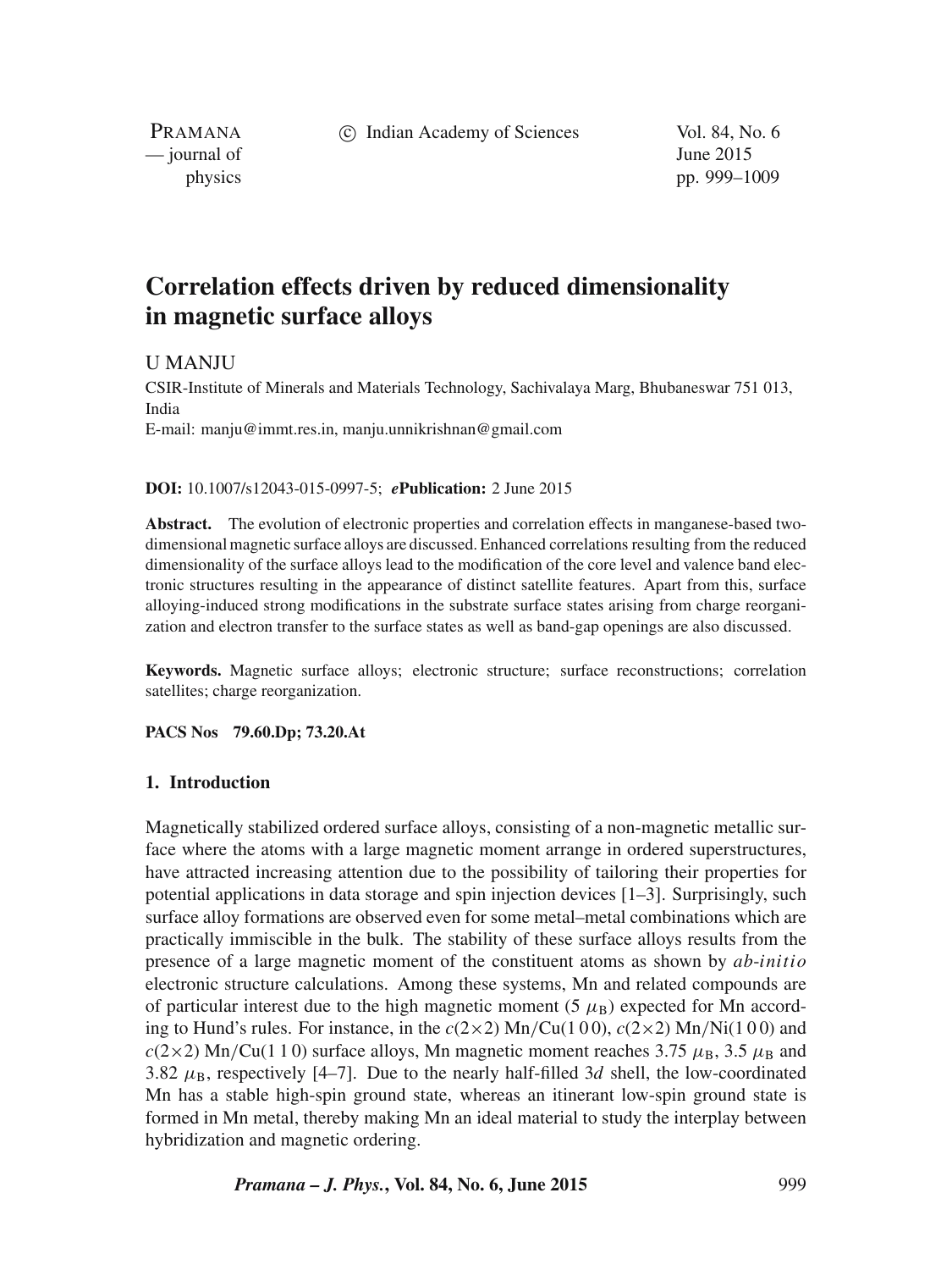# *U Manju*

While Mn and Cu do not form stable bulk compounds, the  $c(2\times 2)$  surface compound turns out to be a very stable two-dimensional system. Structural investigations suggest that these alloys are characterized by a considerable atomic corrugation in the surface layer during alloy formation. For example, in the case of  $c(2\times2)$  Mn/Cu(110) surface alloys, the Mn atoms buckle outward and the Cu atoms inward with a total buckling amplitude of 0.22 Å (17.2% of the ideal interlayer distance in Cu(1 1 0)) [7]. The stability of these two-dimensional (2D) systems is due to the large gain in the magnetic energy associated with an outward buckling of the Mn atoms [4,8,9]. It was further suggested that the buckling reverts the coupling between the Mn magnetic moments from antiparallel to parallel resulting in a long-range ferromagnetic order. A large Mn magnetic moment of 3.82  $\mu$ <sub>B</sub> was predicted and proposed to be the origin of the large electronic structure modifications that lead to the change in work function [7]. The close relationship between the atomic structure and the magnetic properties has made Mn–Cu surface alloys one of the most investigated two-dimensional surface alloy systems.

Electronic and magnetic structures of transition metal atoms, when arranged in lower dimensions, forming ultrathin films and surface alloys, get strongly modified when compared to their bulk counterparts because the surface has a different coordination number and chemical environment as compared to the bulk. The wave functions have smaller overlaps leading to a reduction in the electronic bandwidth giving rise to an enhancement of the exchange splitting  $[10-12]$ . Here the  $d$  electrons exhibit much stronger correlation which could lead to strongly enhanced magnetic moments. The reduction of the crystal field at the surfaces as well as the narrowing of the d bands and the enhancement of the density-of-states at the Fermi level can modify the surface magnetic properties making them considerably different from the bulk magnetism [3]. For example,  $Mn/Ag(100)$ shows a magnetic moment as large as  $4 \mu_B$ , close to Hund's rule ground-state value as opposed to the itinerant low-spin ground-state formed in Mn metal [13]. The understanding of the surface magnetic properties and their origin are of utmost importance for technological applications involving phenomena such as giant magnetoresistance, oscillatory interlayer coupling, spin injection and high-density storage devices. Lowering of bandwidth also induces increased localization of the electrons and electron correlation effects can be strongly enhanced, as revealed by the appearance of satellite structures in the core level or more rarely in the valence band photoemission spectra. The origin and thickness dependence of these satellite structures in the Mn  $2p$  core level spectra from Mn metal films grown on Al substrates have been reported previously where intra-atomic multiplet effect associated with Mn atoms with large local moment plays a significant role [14]. Hence understanding the electronic correlations arising from the reduced dimensionality become increasingly important. Here we look at the modifications of the electronic structure of various Mn-based ordered magnetic surface alloys arising from enhanced electronic correlations due to surface alloying.

# **2. Sample preparation and characterization**

Surface alloys are generally prepared *in situ* by chemical vapour deposition technique. The surface of the metallic substrate is first prepared by repeated cycles of  $Ar^+$  sputtering, followed by annealing at appropriate temperatures. The cleanliness of the surface is monitored by the appearance of sharp low energy electron diffraction (LEED) patterns or by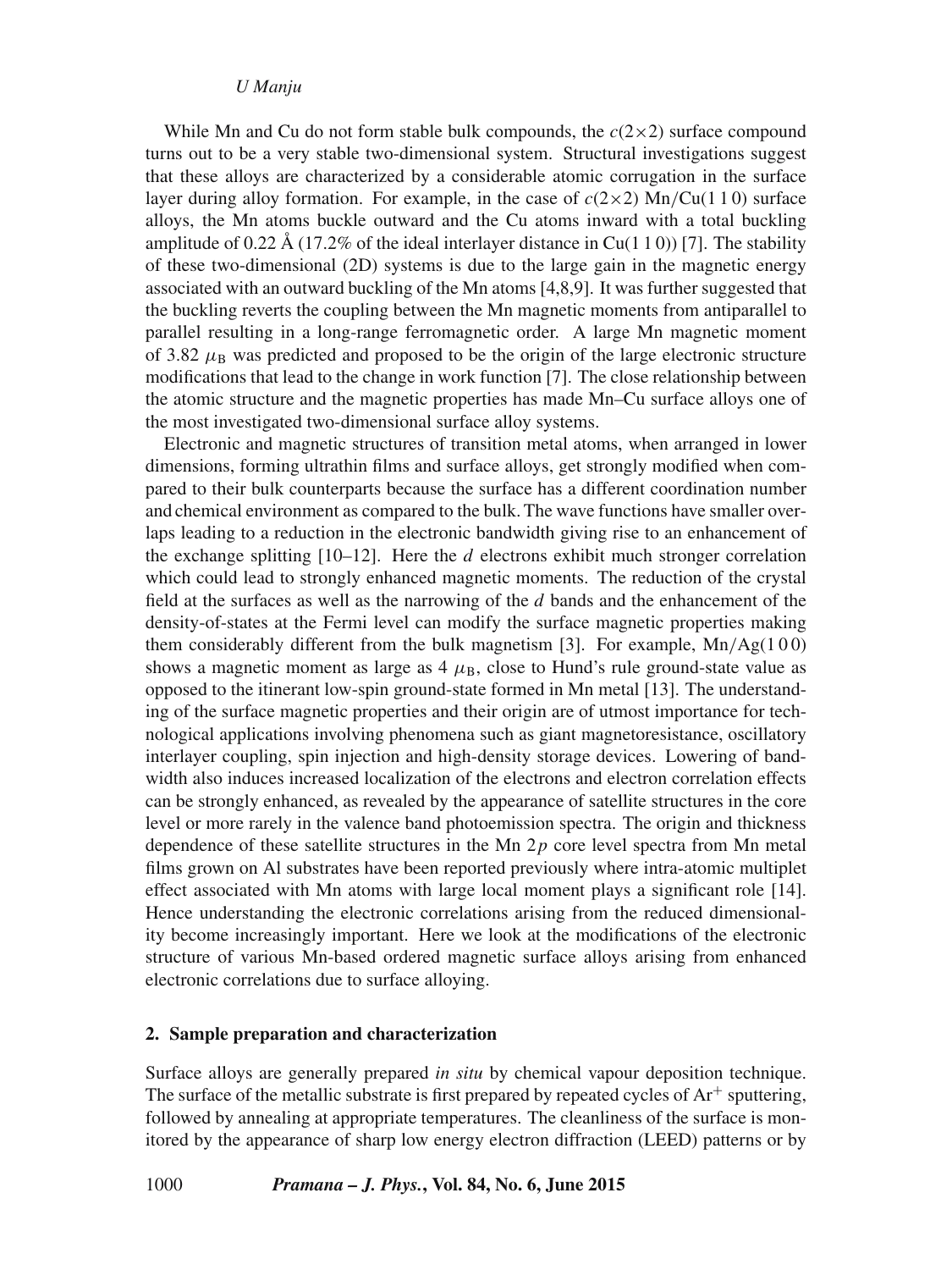the absence of the core level C 1s and O 2p signals in the X-ray photoemission spectra or the respective signals in the Auger electron spectra. The second constituent of the surface alloy is subsequently deposited by keeping the substrate at appropriate temperatures and monitoring the rate of deposition using a quartz thickness monitor so as to carefully follow the formation of various ordered superstructures during the alloy formation. For example, for preparing  $Mn/Cu(1 1 0)$  surface alloy, a clean  $Cu(1 1 0)$  surface was prepared by repeated cycles of  $Ar^+$  ion sputtering and annealing to 750 K [15]. The clean surface shows sharp  $p(1\times1)$  LEED pattern as shown in figure 1a. Manganese was deposited *in situ*, using an electron beam evaporation source, by keeping the  $Cu(110)$  substrate at room temperature. New superstructures start appearing in the LEED pattern after Mn deposition. The sub monolayer coverages lead to the formation of  $c(2\times 2)$  superstructure characterized initially by faint and very diffused spots which gain sharpness and intensity with increasing coverages. A maximum order is reached at 0.5 monolayer (ML) as shown in figure 1b. A schematic of the  $c(2\times 2)$  ordered superstructure showing the atomic corrugation is shown in figure 1c where Mn atoms are embedded in the top surface layer of  $Cu(110)$  substituting every second Cu atom forming a checker-board-like structure with the remaining Cu surface atoms. Beyond 0.5 ML Mn,  $c(2\times2)$  spots get broader and decrease in intensity and vanish between 1.0 and 1.5 ML Mn. In this range, both  $c(2\times2)$  phase and a higher (16 $\times$ 1) superstructure phase coexist. Beyond 2 ML, pure  $(16\times1)$  phase remains [15]. Spectroscopic measurements on Mn/Cu(1 1 0) discussed here were performed at the APE-INFM beamline at the Elettra Synchrotron Light Source, Italy, where on the very same sample surfaces the electronic band dispersions as well as the core level photoemission and absorption spectra were acquired. All angle-resolved photoemission spectroscopy (ARPES) measurements were performed using linearly polarized



**Figure 1.** Low-energy electron diffraction patterns of (**a**) clean Cu(1 1 0) and (**b**)  $c(2\times2)$  Mn/Cu(110). (c) Schematic of  $c(2\times2)$  ordered superstructure showing atomic corrugation.

*Pramana – J. Phys.***, Vol. 84, No. 6, June 2015** 1001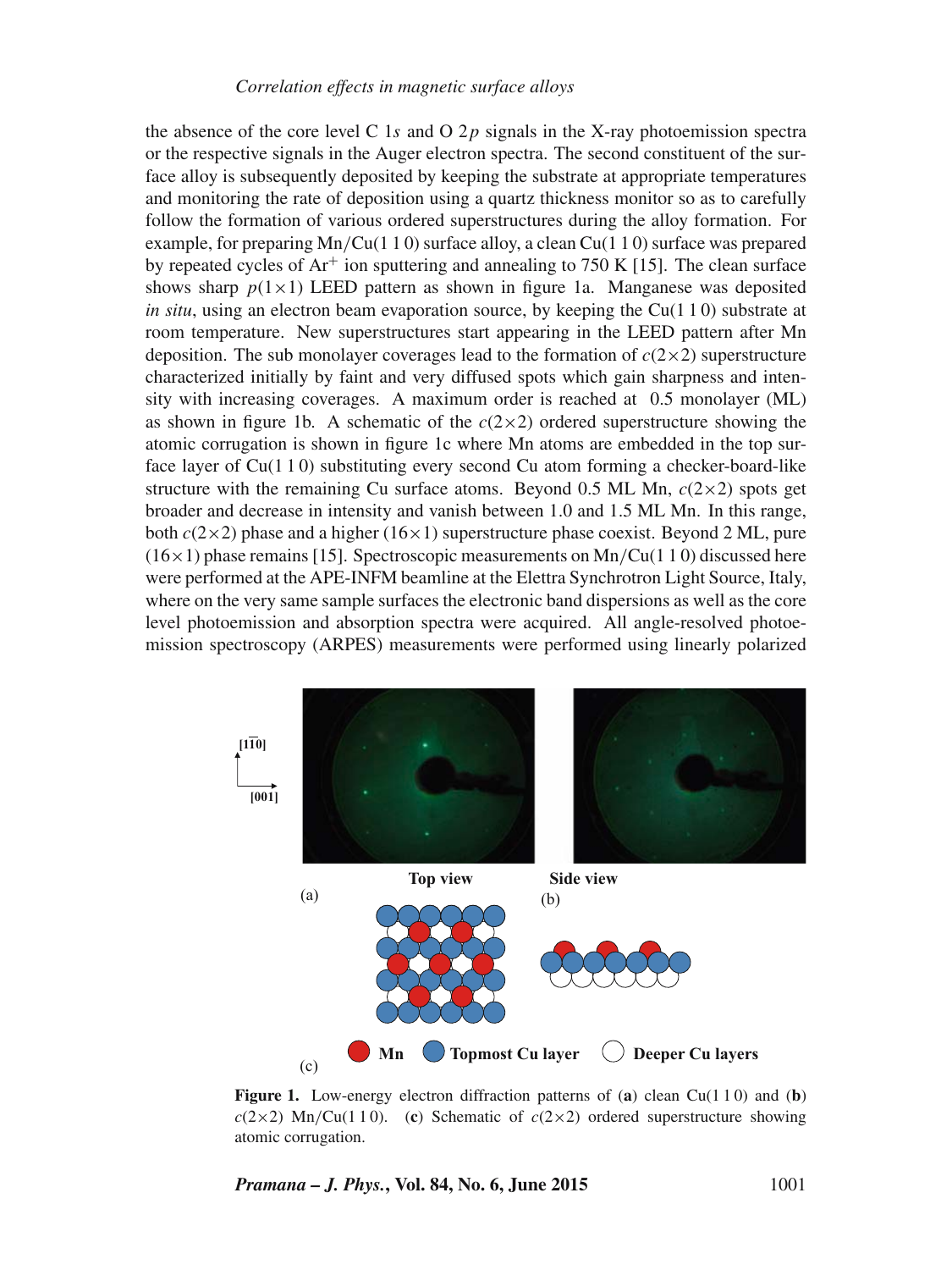## *U Manju*

light and recorded using Scienta SES2002 electron energy analyser. X-ray photoemission spectroscopy (XPS) measurements were recorded using an Omicron EA125 hemispherical electron energy analyser whereas the Mn  $L_{2,3}$  X-ray absorption edges were recorded by the total electron yield method. Valence band photoemission spectra from  $c(2\times2)$  $CuMn/Cu(100)$ 

systems discussed here were measured at the TGM 1 beamline for linearly polarized synchrotron light at BESSY, Germany [12].

# **3. Correlation effects**

Enhanced electron correlation effects and localization lead to the appearance of additional structures in the core level photoemission spectra, the so-called correlation satellites. Mn  $2p$  core level photoemission spectra acquired from Mn/Cu(1 1 0) surface alloy for 0.125 ML, 0.5 ML and 5 ML Mn depositions are shown in figure 2. The spectra essentially consist of two main peaks appearing at ∼641.6 eV and ∼651.6 eV binding energy positions corresponding to the spin-orbit split Mn  $2p_{3/2}$  and  $2p_{1/2}$  states, along with two pronounced shoulders appearing at higher binding energies. The intensity of the shoulders is almost similar for 0.125 ML and 0.5 ML depositions, whereas they practically vanish for the 5 ML Mn coverage where the spectral features resemble that of bulk Mn. These satellite features are the manifestations of enhanced correlations present in  $\text{Mn}/\text{Cu}(1\ 1\ 0)$ surface alloy which originate from the reduced Mn–Mn coordination in the  $c(2\times 2)$  struc-



Figure 2. Mn 2p core-level photoemission spectra of 0.125, 0.5 and 5 ML Mn on Cu(1 1 0) substrate.

1002 *Pramana – J. Phys.***, Vol. 84, No. 6, June 2015**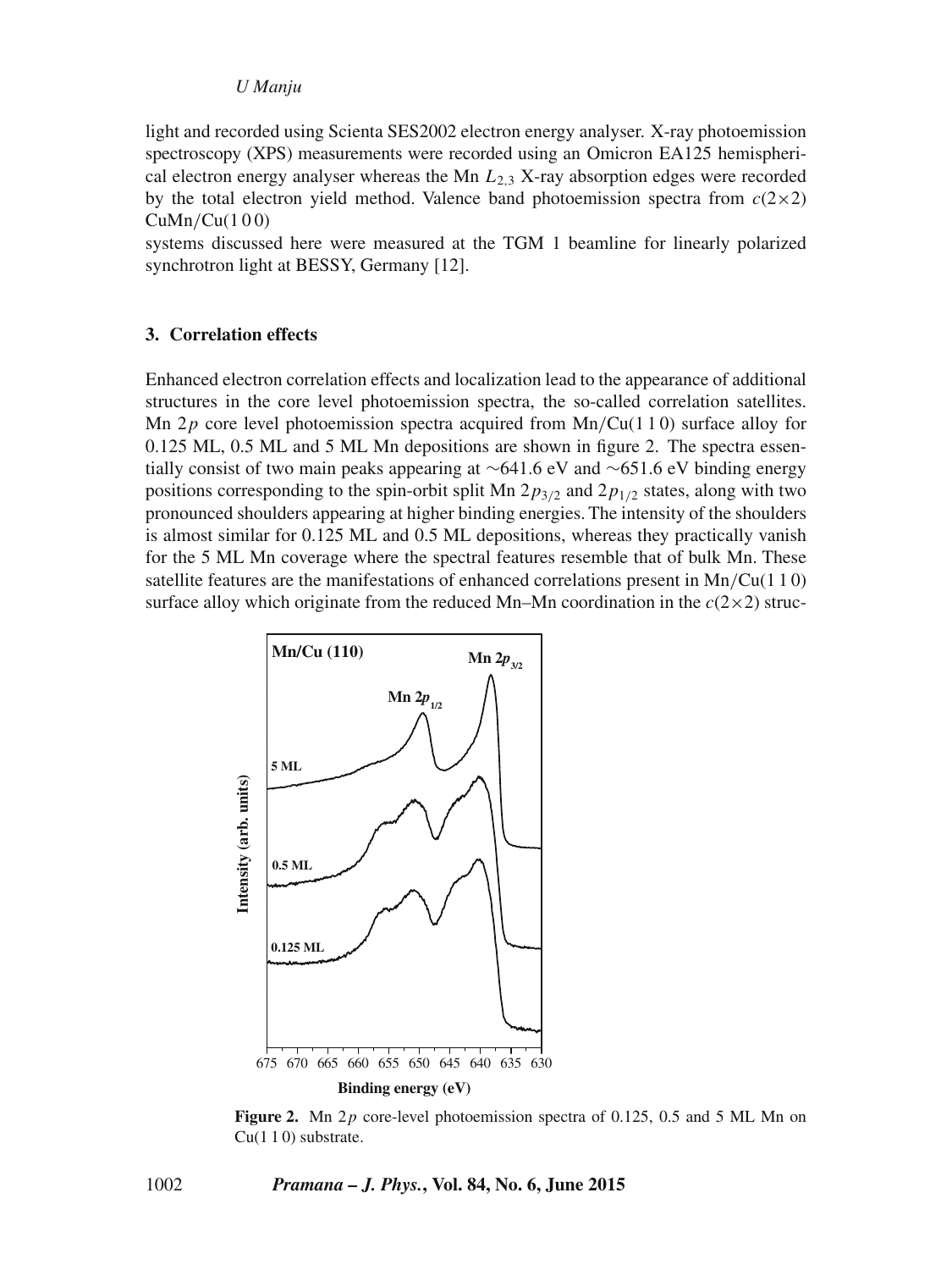ture. As discussed previously in this checker-board-like structure, ideally no Mn–Mn nextneighbour pairs exist, and hence the overlap of the Mn 3*d*-derived wave functions and the corresponding 3d bandwidth,  $W$ , are reduced considerably. In contrast to an fcc bulk site with 12 next nearest neighbours, the Mn in the surface alloy has only eight neighbours placed further apart. Consequently, there is a reduction in the electronic screening, due to which the Coulomb interaction energy U increases and so the  $U/W$  ratio also increases. Almost equal intensities of the satellite features for 0.125 ML and 0.5 ML suggest that the ordering of Mn atoms into the  $c(2\times2)$  structure starts even for small Mn depositions. Beyond 0.5MLMn coverage, each Mn atom starts seeing other Mn atoms in its neighbourhood leading to an increase in the Mn  $3d-3d$  interactions and decrease in correlations, thereby reducing the intensity of the satellite features which eventually vanishes for higher Mn coverages. The Mn  $2p$  main peak at lower binding energy could be assigned to the wellscreened state described as  $2p^53d^6L^{-1}$  and the satellite peaks at higher binding energies to the poorly screened state of  $2p^53d^5$ , where  $L^{-1}$  denotes the ligand hole of the surrounding Cu  $3d$  and Mn  $3d$  states. It may also be noted that the average satellite-to-main peak energy separations for  $2p_{1/2}$  and  $2p_{3/2}$  states are 5 eV and 3.5 eV, respectively, arising from the atomic multiplet effects causing an apparent spin-orbit splitting that is greater for  $2p^53d^5$ than for  $2p^5$ 3d<sup>6</sup> final states, leading to ∼1 eV larger main line splitting for the  $2p_{1/2}$  than for the  $2p_{3/2}$  lines [13,34].

By arranging Mn atoms in the two-dimensional alloy  $c(2\times 2)$  CuMn/Cu(100), correlation effects are enhanced to such an extent that distinct satellite structures unambiguously appear in their valence band photoemission spectra, as shown in figure  $3$  [12]. In the figure, apart from the Cu  $3d$  emission peak appearing around  $3-4$  eV binding energy, which also contains Mn 3d majority-spin emission, Cu two-hole satellite contributes at 11.8 eV and 14.6 eV binding energies, Mn 3p3d3d Auger at fixed kinetic energy (noted by arrow marks) and the new satellite features arising from enhanced correlations at 8 eV and 9.6 eV binding energies. Various observations which are characteristics of correlation satellites could be noted here, viz. (a) the spectral features are well discernable below, at and above the Mn  $3p-3d$  excitation threshold which is at 50 eV, (b) no dispersions with respect to photon energy or emission angles and (c) strong enhancement of intensity at the threshold. These features disappear with increasing Mn–Mn coordination. It has been shown that alloying of Mn with Cu cannot as such account for the creation of the valence band satellite features. The presence of the surface must be crucial because valence band satellite features are not observed in the photoemission studies of Mn impurities in bulk Cu, Ag and Au for various concentrations. This suggests that the increased localization in the surface alloy compared to an impurity site in the bulk is the origin of these additional features. Hence, one can conclude that correlation leading to the satellite must essentially be driven by the reduced dimensionality of the surface alloy compared to a bulk impurity site [12].

Surface alloying-induced enhanced correlations and satellite structures are also observed in the Mn  $2p$  core level spectra of ultrathin Mn films on Cu(100) [6], Ni(110) [16] and Ag(1 0 0) [17] substrates. For  $Mn/Ag(100)$  the calculated spectra using the impurity model including full multiplet calculations could reproduce well the experimental spectra for a whole range of systems from Mn impurities in Ag to bulk Mn. The satellite structure in the ultrathin films is due to a final-state charge transfer process, mainly from  $Mn-d$ majority spin states on the neighbour atoms to the empty minority spin states of the emitter atom leading to  $2p^53d^5$  and  $2p^53d^6$  final states which are separated by 4–5 eV due to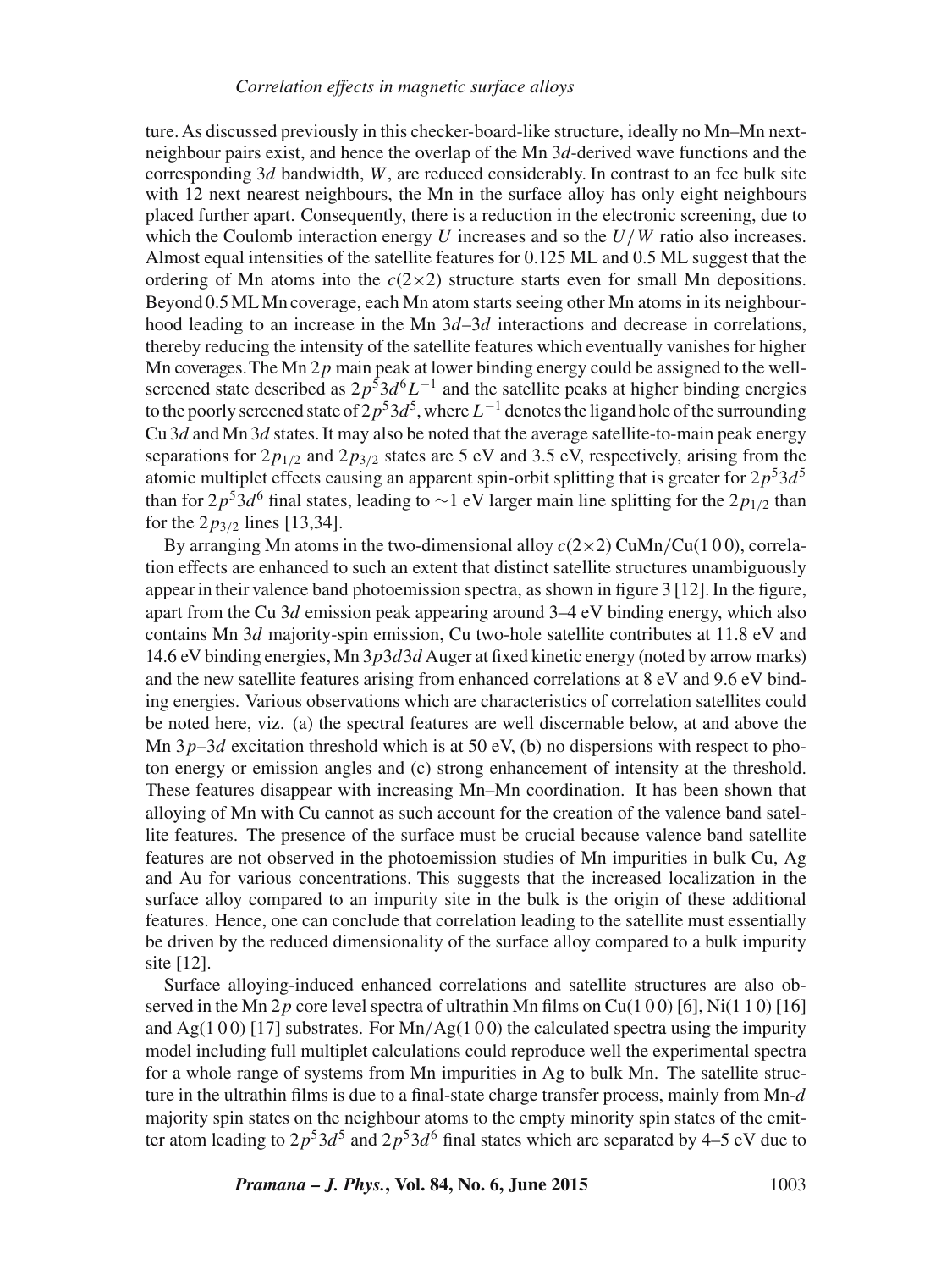*U Manju*



**Figure 3.** Photoemission spectra of the valence band range of  $c(2\times2)$  Mn/Cu(100) for different photon energies across the Mn  $3p-3d$  excitation threshold. Vertical bars mark satellite structures of Cu and Mn. The arrows mark Auger emission [12]. This figure is adopted from ref. [12].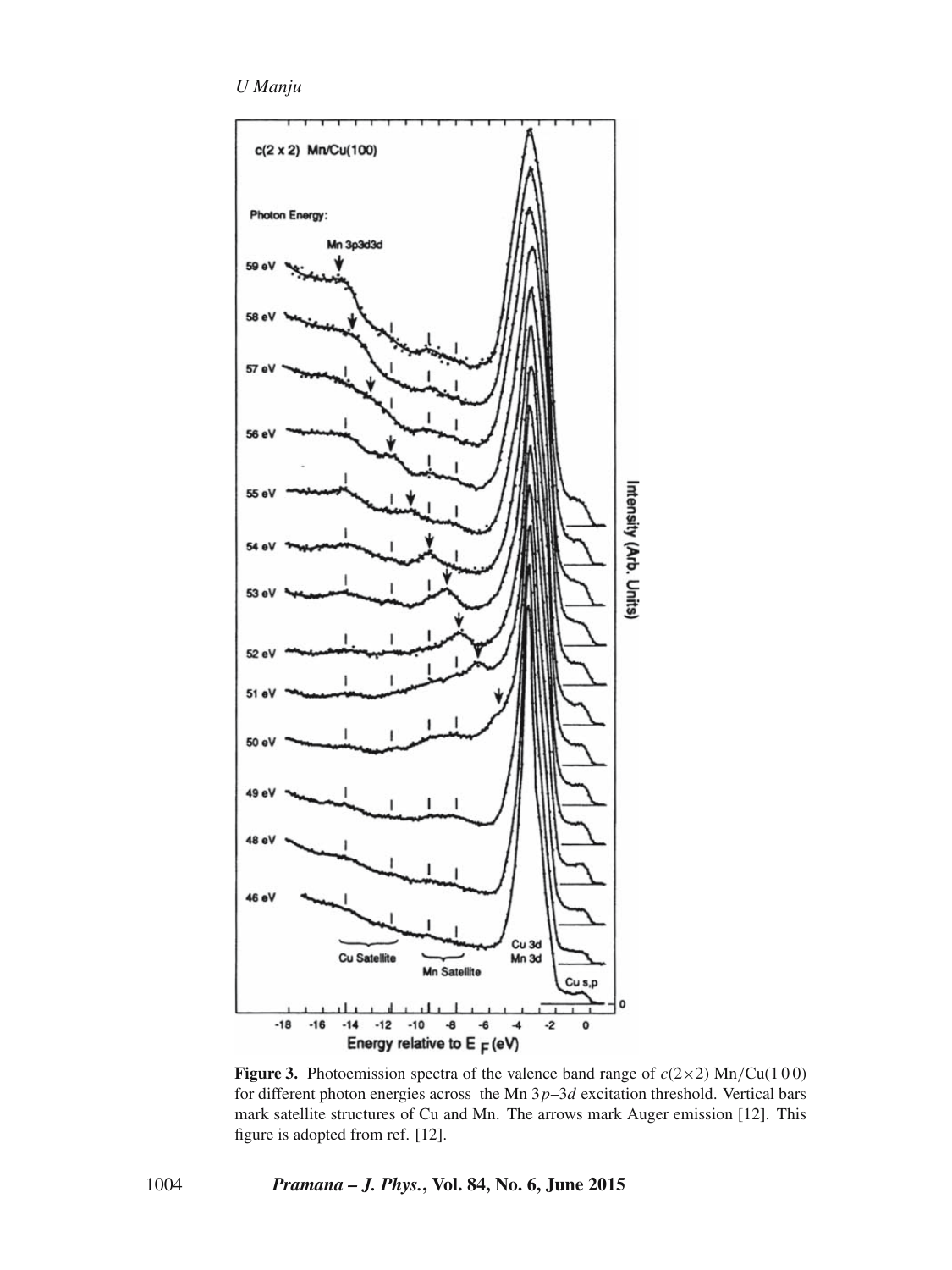the  $2p-3d$  Coulomb interaction. The intensity ratio between these two types of final states essentially reflects the degree of Mn  $3d$  hybridization. A progressive transfer of intensity from the poorly screened to the well-screened component with increasing coverage can be associated with increasing Mn  $3d$  hybridization, faster  $3d$  hoping and relevant charge fluctuations. While atomic multiplet effects are not directly visible as fine structure, they cause a small difference ( $\sim$ 1 eV) between the apparent spin-orbit splitting of  $2p^53d^5$  and  $2p<sup>5</sup>3d<sup>6</sup>$  final states [13].

Configuration interaction cluster calculations performed for  $c(2\times2)$  Mn/Ni(110) and  $c(2\times2)$  Mn/Cu(100) give the parameters  $\Delta = 1.0$  eV,  $U = 3.0$  eV and  $dd\sigma = 1.2$  eV for the former and  $\Delta = 1.5$  eV,  $U = 3.0$  eV and  $dd\sigma = 1.0$  eV for the latter, respectively where  $\Delta$  is the Ni (Cu) 3d to Mn 3d charge transfer energy, U is the multiplet-averaged Mn 3d-3d interaction energy and  $dd\sigma$  is the Slater–Koster parameter expressing the hopping matrix elements between Mn  $3d$  and Ni (Cu)  $3d$  orbitals [16]. A comparison of the extracted parameters for the above systems suggests that  $\Delta$  and  $dd\sigma$  vary slightly with the chemical environment (Ni and Cu, respectively), while  $U$  remains the same. The structural relaxations for  $c(2\times2)$  Mn/Cu(100) and  $c(2\times2)$  Mn/Ni(100) have been found to be very similar to each other, so it is for  $c(2\times2)$  Mn/Cu(110) and  $c(2\times2)$  Mn/Ni(110), suggesting that similar parameters could be extended to these systems as well where  $\Delta < U$ . This suggests that the main peak at the lower binding energy appearing in the Mn  $2p$  spectra of the above systems are dominated by  $2p^53d^6L^{-1}$  and the satellite peaks at higher binding energies by  $2p^53d^5$  as discussed previously.  $\Delta \ll U$  also suggests that these surface alloys can be characterized as charge-transfer compounds, where in practice, the metallic conductivity of the systems will be provided by the Ni/Cu substrates [16,18].

X-ray absorption spectroscopy (XAS) is a very sensitive tool to probe the effects of  $3d$ orbital hybridization in the ground state. The Mn  $L_{2,3}$  edge XAS spectra of Mn/Cu(1 1 0) surface alloy for various Mn concentrations are shown in figure 4. Here also, apart from the two main absorption edges corresponding to the spin-orbit split components  $L_3$  and  $L_2$ that represent transitions into Mn 3d states that produce  $2p_{3/2}$  and  $2p_{1/2}$  core holes, additional fine structures are observed for 0.125 ML and 0.5 ML Mn coverages. These wellresolved multiplet structures, appearing as shoulders at ∼1 eV and ∼3 eV higher energy of the  $L_3$  peak and a doublet peak structure of the  $L_2$  component, are characteristic of an atomic-like  $3d^5$  ground state [15,21]. Similar to the case of Mn 2p core level photoemission spectra, here also the satellite features vanish for 5 ML Mn coverage here. The line shape of the 5 ML coverage without any fine structures, in sharp contrast to the submonolayer coverage, is characteristic of the itinerant Mn 3d electrons. Hence a crossover from localized to itinerant 3d electron behaviour with increasing Mn coordination is observed, thereby reproducing the inferences from the core level photoemission spectra, confirming the role of electron correlations in dictating the electronic structure of this surface alloy. Similar behaviour has also been observed for  $c(2\times2)$  Mn/Cu(100),  $c(2\times2)$  Mn/Ni(100) [8,19] and  $c(2\times2)$  Mn/Ag(1 0 0) [20] surface alloys and submonolayers of Mn on Fe(1 0 0) [21] substrates. For Mn films on Ni and Fe substrates, the electron correlation effects in a localized ground state with a nearly half-filled 3d shell were found to cause antiferromagnetic alignment between the substrate and the overlayer, which eventually switches to ferromagnetic order for an itinerant system.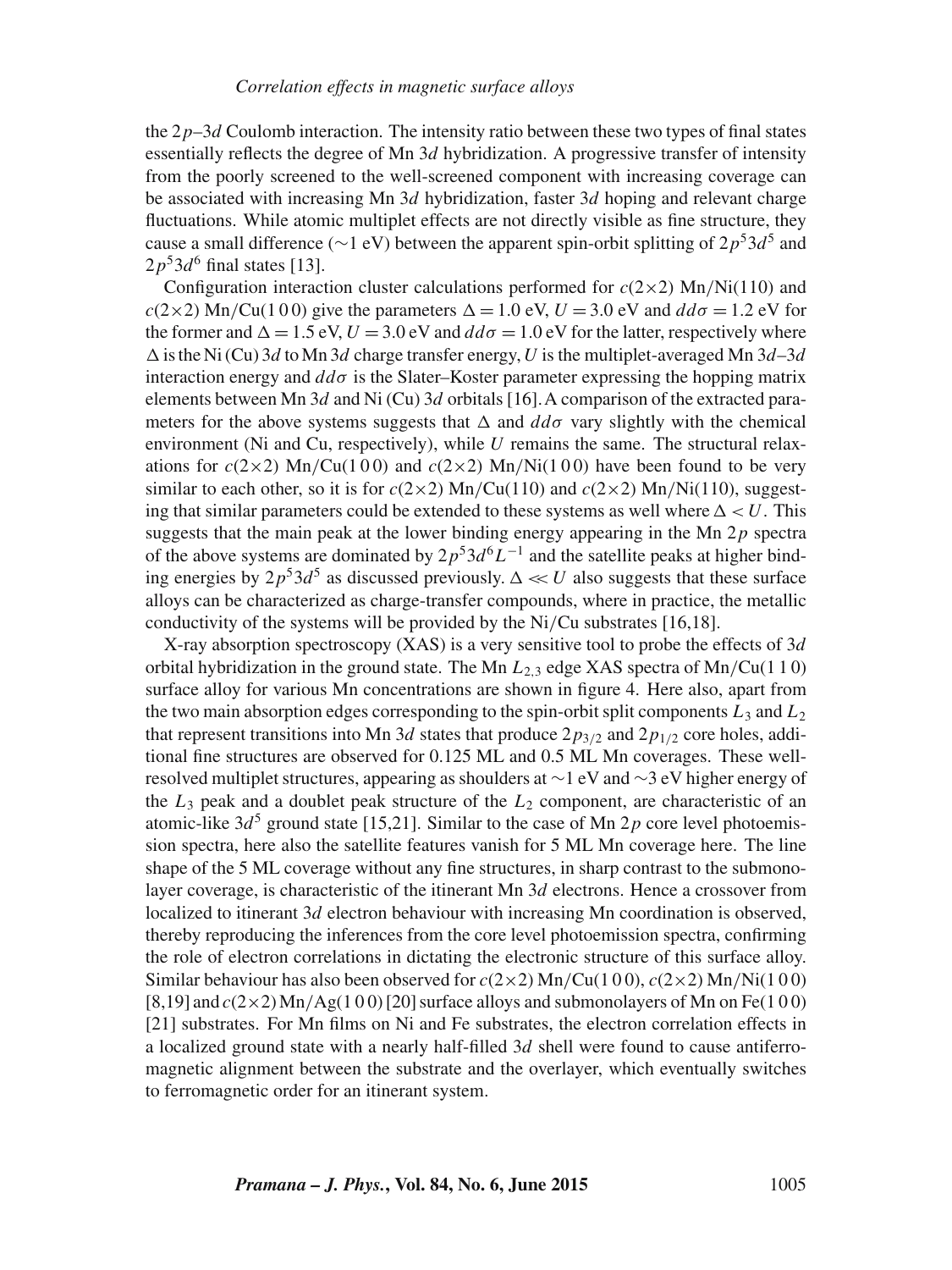## *U Manju*

# **4. Charge transfer effects**

Apart from the correlation satellites, surface alloying also induces other important modifications in the valence band structures. For example, near-valence band spectra acquired using angle-resolved photoemission spectroscopy (ARPES) from the  $\bar{Y}$  symmetry point for clean Cu(1 1 0) and Mn/Cu(1 1 0) surface alloys with increasing Mn content are shown in figure 5. The well-known Shockley surface state (SS) band of clean  $Cu(110)$  with a binding energy minimum at ∼0.49 eV is shown in figure 5a. Upon alloying, with Mn deposition, the binding energy minimum shifts towards higher binding energies and the diameter of the SS Fermi contour increases (figures 5b and 5c). This suggests an increase in the number of charge carriers occupying the surface state. It is well known that several mechanisms contribute to the modification of the surface states like Pauli repulsion [22,23], mixing and hybridization of electronic states [24–26], charge transfer [27,28], polarization [29,30] and surface relaxation [31,32]. Here, Mn-induced charge redistribution in the Cu surface layer is proposed. The structural investigation of  $Mn/Cu(1 1 0)$  surface alloy suggests that the Mn atoms induce a strong surface corrugation with total inward/outward Cu/Mn relaxation which might cause local charge transfer from the bulk to surface states. Along with the increase in SS Fermi contour, apparent change in the left–right asymmetry (with respect to  $\overline{Y}$  symmetry point) of the SS intensity with increasing Mn coverage can also be noted with the implication that the p component of the sp originating Cu(1 1 0) Shockley surface state (which is linked to the transitions to  $d$  final states) changes due to hybridization with other symmetry components that 'spill in' new charge in the SS [15,33].

Besides the modifications at the  $\bar{Y}$  symmetry point, new Mn-induced surface bands are identified at the  $\bar{X}$  symmetry point of the surface Brillouin zone as shown in figure 6. Twodimensional character of the bands has been confirmed from their nondispersive nature with varying photon energies, confirming that these bands arise from surface alloying. The bands gain in sharpness and intensity, while remaining at the same  $k$  point and same



**Figure 4.** Mn  $L_{2,3}$  X-ray absorption spectra of 0.125, 0.5 and 5 ML Mn on Cu(110) substrate.

1006 *Pramana – J. Phys.***, Vol. 84, No. 6, June 2015**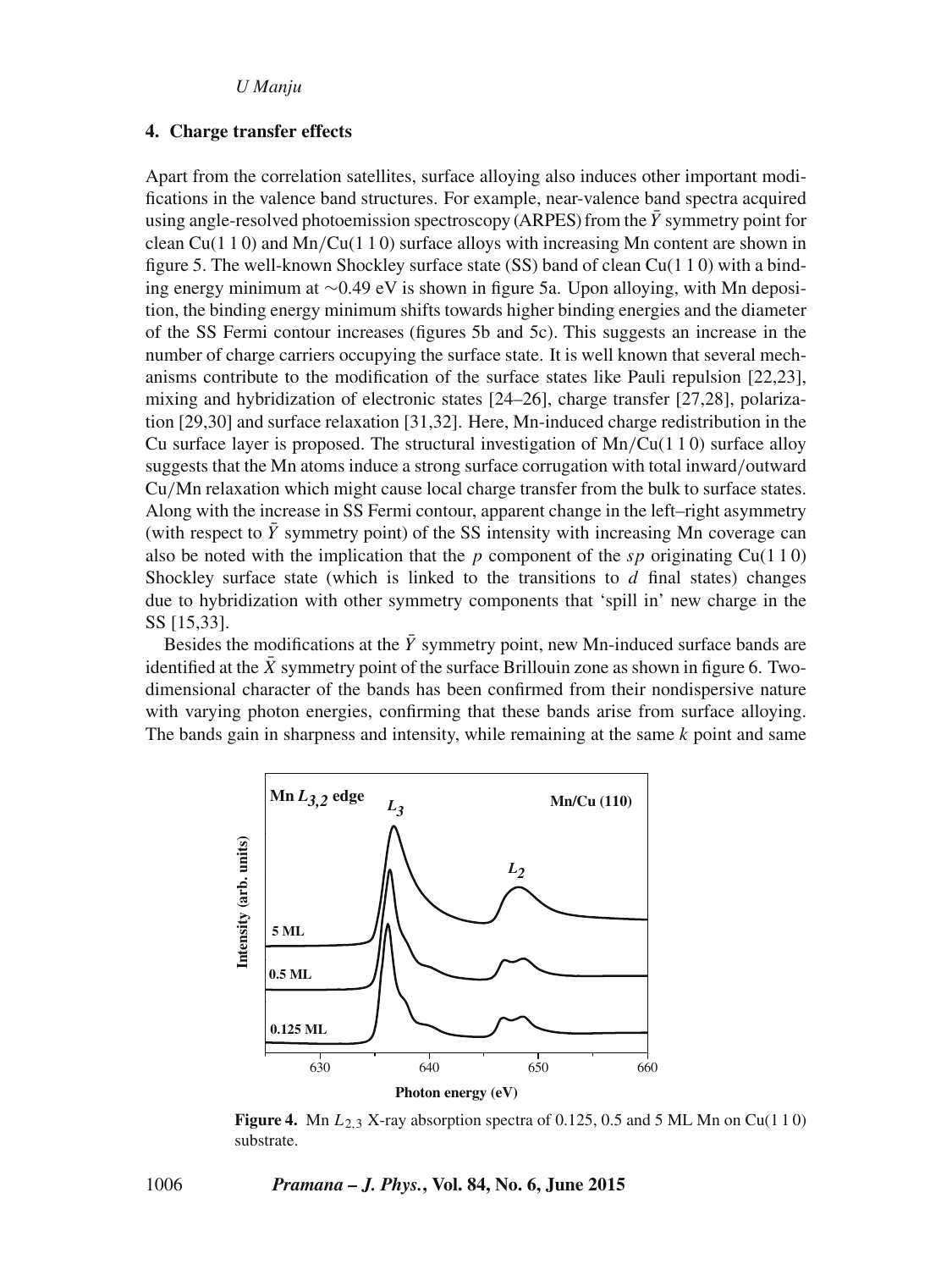

**Figure 5.** Shockley surface state around the  $\bar{Y}$  symmetry point of the surface Brillouin zone for  $(a)$  clean  $Cu(110)$  and its evolution with increasing Mn concentration (**b**)–(**c**). The position of  $\overline{Y}$  symmetry point is indicated by black dashed lines. (**d**) Shift in binding energy position of the Shockley SS for various Mn coverages.

binding energies, with increasing Mn concentration till the  $c(2\times 2)$  superstructure persists and vanishes when the  $(16\times1)$  superstructure sets in for 2.5 ML Mn deposition suggesting that these bands are pertinent uniquely to the  $c(2\times 2)$  superstructure [15]. Also, these bands are backfolded with respect to  $\bar{X}$  at ∼0.5 eV below  $E_F$  opening up a band gap in the occupied states. In the electronic structure of Pb–Cu alloys, buckling of the Pb layer leads to the repulsion of the bands at the crossing points leading to a band-gap opening, as this could

*Pramana – J. Phys.***, Vol. 84, No. 6, June 2015** 1007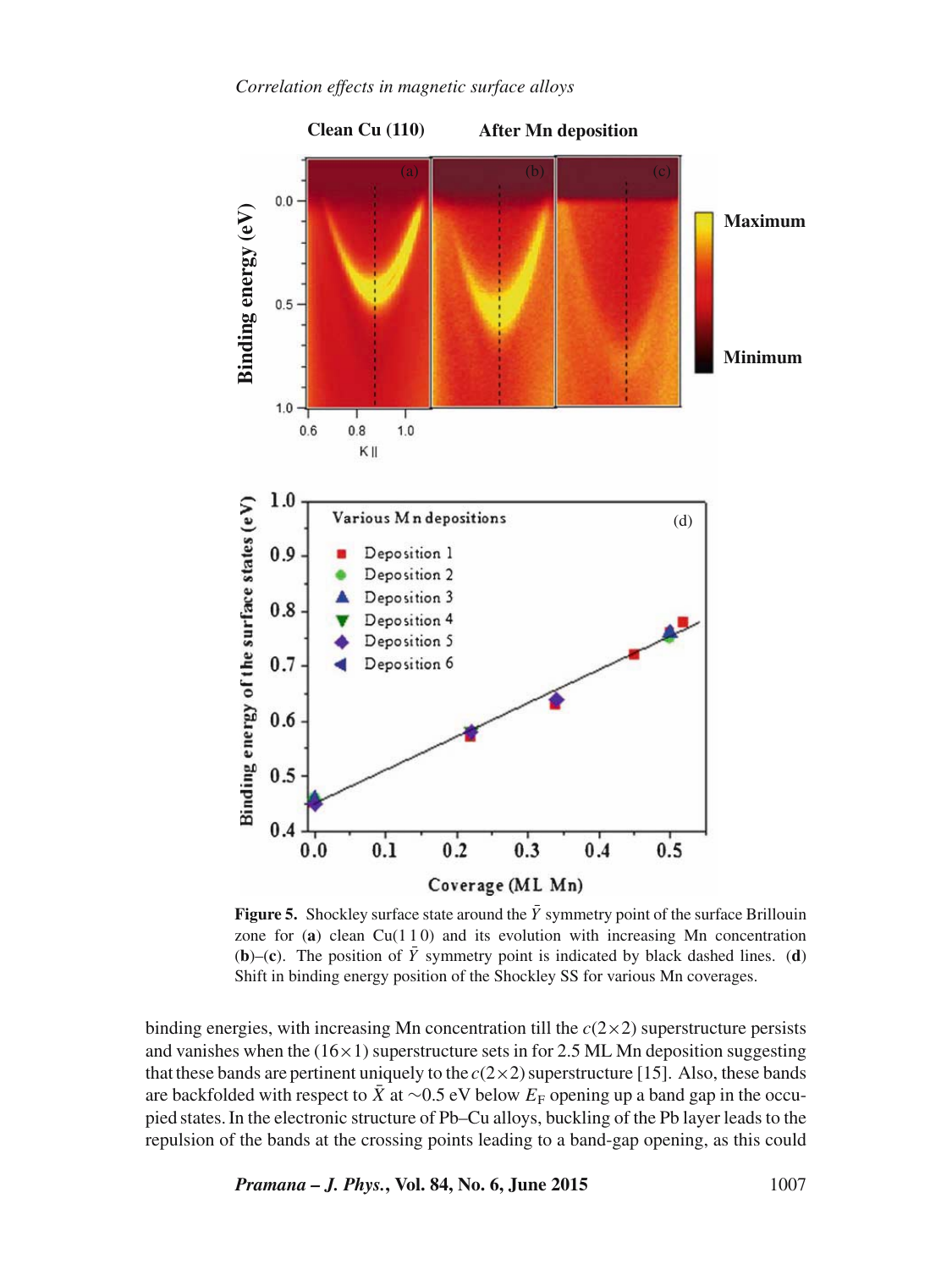```
U Manju
```


**Figure 6.** New electronic bands around the  $\bar{X}$  symmetry point of the surface Brillouin zone arising from Mn deposition. (**a**) Clean Cu(1 1 0) showing that the intensity of the Cu bulk bands is almost completely suppressed. (**b**) 0.5 ML  $c(2\times2)$  Mn/Cu(110) and (c) an expanded view of the energy distribution curves for 0.5 ML  $c(2\times2)$ Mn/Cu(1 1 0) near the  $\overline{X}$  point indicating a possible band gap of 100 meV.

provide a way for the adlayer to gain electronic energy, thereby compensating the enhanced elastic energy of the surface reconstruction [34,35]. Along the same lines this band-gap opening in  $Mn/Cu(1 1 0)$  is speculated to be a direct consequence of the large buckling of the Mn and Cu layers as observed from their structural studies.

Similar modifications in the valence band electronic structures have also been observed in the case of  $Mn/Cu(100)$  surface alloys where the Tamm-surface state at the M symmetry point of Cu(100) disappears completely upon the formation of the  $c(2\times2)$  Mn/ Cu(100) surface alloy and the electronic structure near the  $\bar{X}$  symmetry point changes dramatically with the formation of new interface states [2,36]. One of these interface states has strong Shockley-type surface state characteristics and appear at a distinct binding energy position which shifts with increasing Mn coverage and work function changes. Theoretical analysis indicates a spin splitting of the surface state with the minority spin part unoccupied. The second interface state shows a stronger localization confirming a partly occupied Mn-derived spin minority band.

# **Acknowledgements**

The author gratefully acknowledges the contributions from I Vobornik, G Rossi and D Topwal in the experiments on  $Mn/Cu(110)$  discussed here, which were performed at APE-INFM beamline at the Elettra Synchrotron Light Source, Italy and the financial support from the ICTP-TRIL Fellowship in this regard.

# **References**

- [1] F R Lucci, T J Lawton, A Pronschinske and E C H Sykes, *J. Phys. Chem. C* **118**, 3015 (2014)
- [2] Bin Lu, Xiangdong Liu, Kan Nakatsuji, Takushi Iimori and Fumio Komori, *Phys. Re*v*. B* **76**, 245433 (2007)